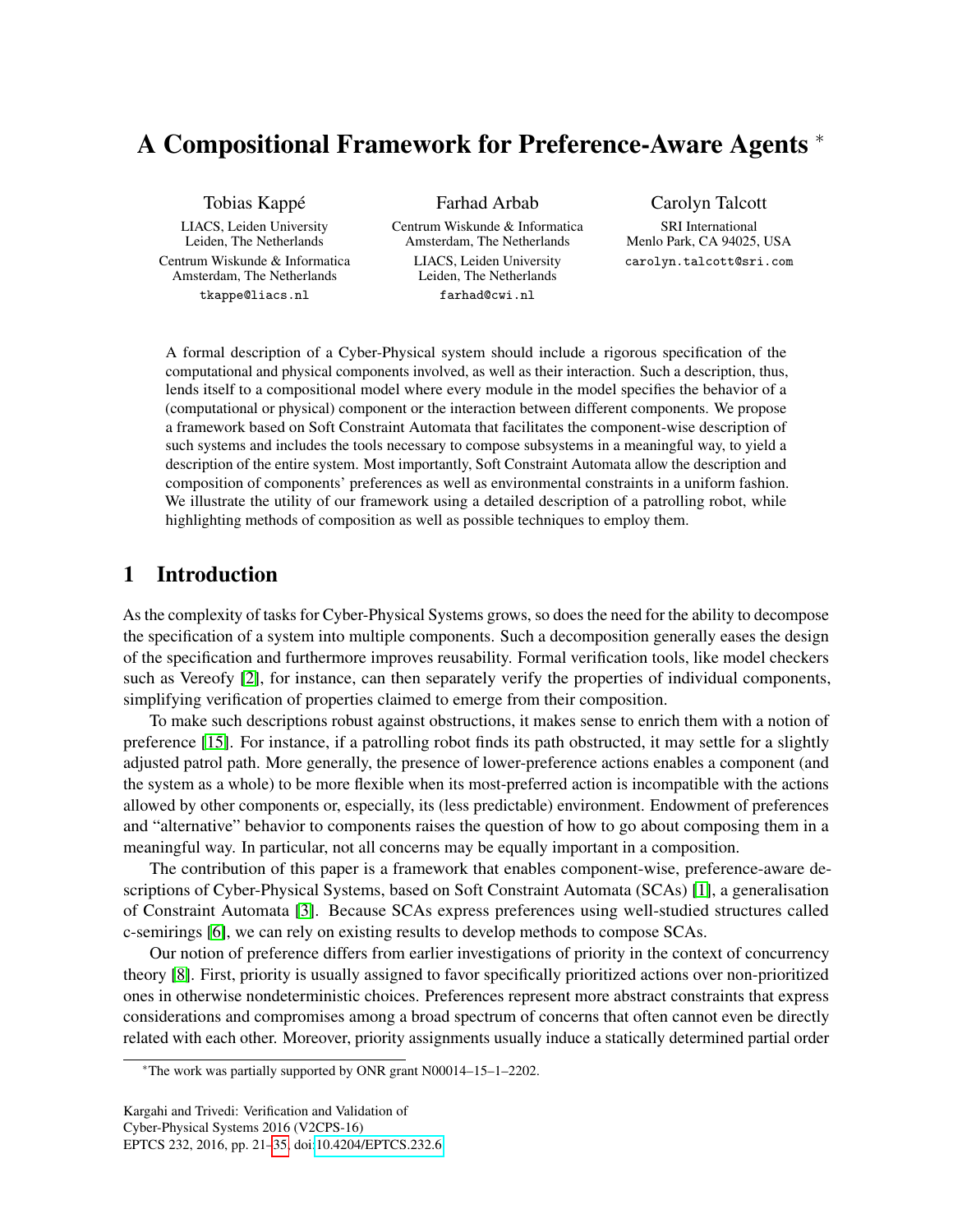on concrete actions. As more abstract constraints, preferences of an agent need not specify concrete actions, and compose with other concerns and constraints that arise from a dynamically changing environment to select a suitable action for the agent. We believe both of these factors contribute towards a more compositional framework.

The remainder of this paper is organised as follows. In Section [2](#page-1-0) we review the necessary notation. In Section [3,](#page-5-0) we describe the components of our framework, after which we expand on the methods for their composition in Section [4.](#page-6-0) We give a detailed example of modelling a patrolling robot using the proposed framework in Section [5.](#page-8-0) We list our conclusions in Section [6](#page-13-0) and discuss further work in Section [7.](#page-13-1)

### <span id="page-1-0"></span>2 Preliminaries

To introduce the components of our framework, we first discuss some necessary notions. Most importantly, we review Constraint Semirings and Soft Constraint Satisfaction Problems later in this section.

Let *S* be a set. When  $S_1$  and  $S_2$  are sets such that  $S \subseteq S_1 \times S_2$ , we write  $Pr_i(S)$ ,  $i \in \{1,2\}$ , for the *projection* to the *i*-th component of *S*, i.e.,  $Pr_i(S) = \{s_i : \langle s_1, s_2 \rangle \in S\}$ . Also, we use  $S^{\omega}$  to denote the set of *streams* [\[13\]](#page-14-7) of elements in *S*, i.e., the set of functions from N to *S*. For  $\sigma \in S^{\omega}$ , we write tail( $\sigma$ ) for the unique element of  $S^{\omega}$  such that tail $(\sigma)(n) = \sigma(n+1)$ . We may abbreviate the repeated application of tail by tail"; more precisely, tail $^0$  is the identity function, while tail $^{n+1}=$  tail  $\circ$  tail $^n$  for  $n\geq 0.$ 

We often need to work with sets of symbols that may have associated values from some domain  $D$ . Throughout this paper, we consider D to be fixed. Let *V* be a finite set (of symbols). An *assignment* of *V* is a function  $\alpha : V \to \mathbb{D}$ . We denote the set of all assignments of *V* by Assign(*V*), while Assign<sub>⊂</sub>(*V*) denotes the set of all assignments of subsets of *V*, i.e.,  $\text{Assign}_{\subseteq}(V) = \bigcup \{\text{Assign}(V') : V' \subseteq V\}$ .

If  $\alpha$  is an assignment of *V* and  $V' \subseteq V$ , then the restriction of  $\alpha$  to  $V'$ , written  $\alpha|_{V'}$ , is the unique assignment of *V'* that coincides with  $\alpha$  on *V'*. If  $\alpha$  and  $\beta$  are assignments of *V* and *U* respectively and both agree on  $U \cap V$ , then their composition, written  $\alpha + \beta$ , is the unique assignment of  $U \cup V$  such that  $(\alpha + \beta)$ *|v* =  $\alpha$  and  $(\alpha + \beta)$ *|v* =  $\beta$ .

#### 2.1 Preferences

In order to work with preferences, we need a domain for expressing them. Additionally, we require an operator to select the best preference value from a set of preference values (if such a best value exists) and an operator to compose preference values. It turns out that a Constraint Semiring provides the right kind of structure for such a domain. The exact definition below is due to Bistarelli [\[5\]](#page-14-8). Here, the operator  $\bigoplus$ models the selection of the best preference, while  $\otimes$  is used to obtain the preference of a composed action, given the preferences of the component actions.

**Definition 1** (c-semiring). *A* Constraint Semiring *(or* c-semiring, *for short)* is a tuple  $\langle E, \bigoplus, \otimes, \mathbf{0}, \mathbf{1} \rangle$ *where E* is a set (called the carrier of the semiring) with  $0, 1 \in E$ , while  $\bigoplus$  :  $\mathcal{P}(E) \to E$  and  $\otimes$  :  $E \times E \to E$ *are operators such that for every*  $e \in E$  *and every family of subsets of*  $E$  *indexed by some set I,*  $\{E_i\}_{i \in I}$ *:* 

- L *obeys the following restrictions:*
	- $-\bigoplus \{e\} = e$
	- $\bigoplus \emptyset = 0$  and  $\bigoplus E = 1$
	- $\rightarrow$  ⊕ ( $\bigcup_{i \in I} E_i$ ) = ⊕ {⊕<sub>*i*∈*I*</sub>  $E_i$  : *i* ∈ *I*} *(the flattening property).*
- ⊗ *is commutative and associative, with* 1 *its unit element and* 0 *its absorbing element.*
- $\bigoplus$  *distributes over*  $\otimes$ *, i.e., e*  $\otimes \bigoplus E_i = \bigoplus \{e \otimes e' : e' \in E_i\}$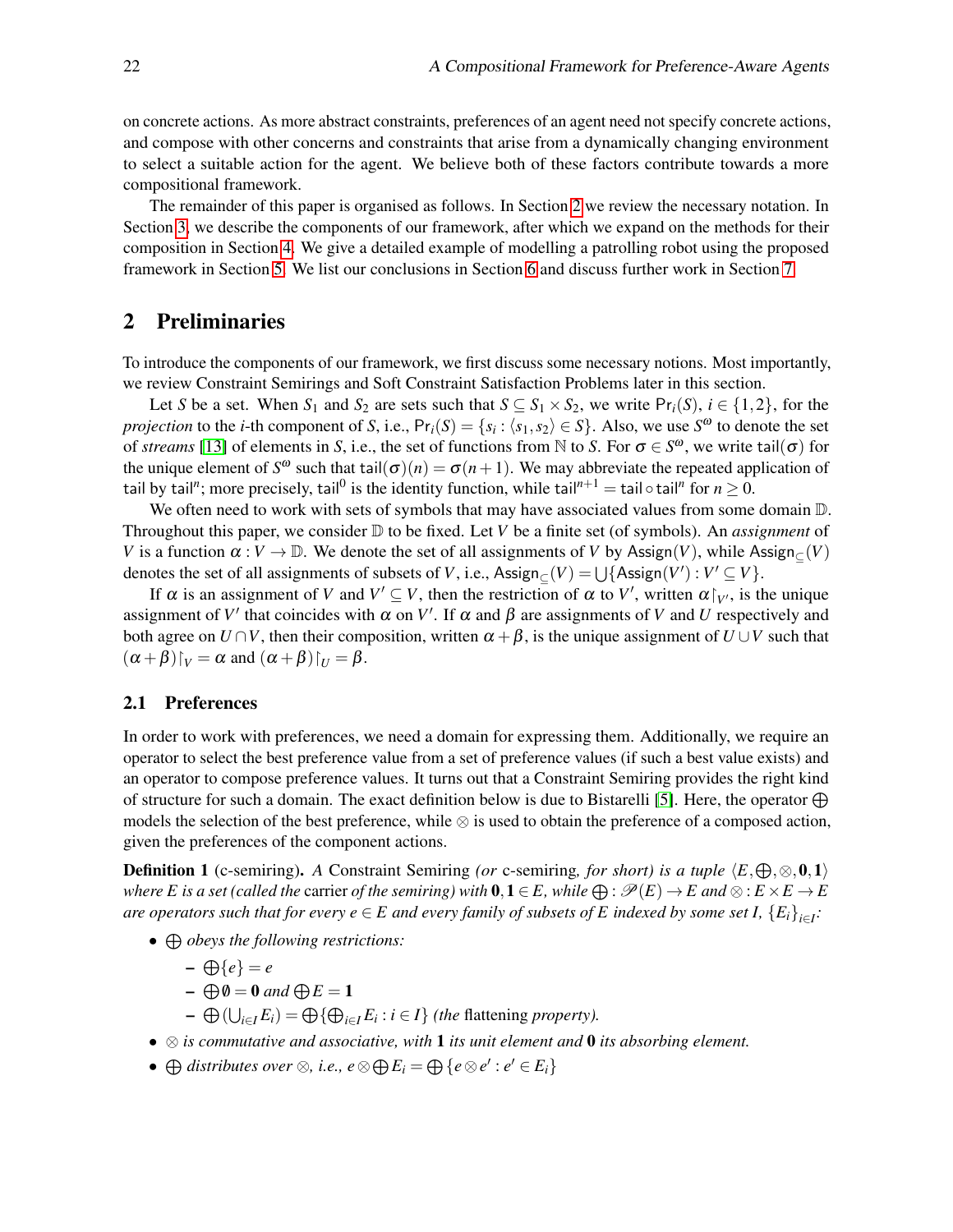Examples of c-semirings include the *boolean semiring*  $\mathbb{B} = \langle \{\bot, \top\}, \bigvee, \land, \bot, \top \rangle$  the *weighted (or tropical) semiring*  $W = \langle \mathbb{R}_{>0} \cup \{ \infty \}, \inf, \hat{+}, \infty, 0 \rangle$  and the *probabilistic semiring*  $\mathbb{P} = \langle [0,1], \sup, \cdot, 0, 1 \rangle$ . Also interesting is the *set semiring*  $\mathbb{S}_{\Sigma} = \langle \mathscr{P}(\Sigma), \bigcup, \cap, \emptyset, \Sigma \rangle$  where  $\Sigma$  is some finite set of symbols.

We refer to the set  $E$  as a c-semiring if the other elements are not relevant for the discussion. When we want to explicitly mention a single operator or unit of a semiring E, we write  $\bigoplus_E$ ,  $\mathbf{0}_E$ , and so on. Applying  $\oplus$  on two-element sets, we denote it as a binary infix operator  $\oplus$ . A c-semiring  $\langle E,\oplus,\otimes,0,1\rangle$ induces a relation  $\leq_E$  on *E*, defined for  $e, e' \in E$  as  $e \leq_E e'$  if and only if  $e \oplus e' = e'$ . The relation  $\leq_E$  on *E* is  $\leq_E$  with its diagonal excluded. In general,  $\leq_E$  is a partial order [\[5\]](#page-14-8); one can construct c-semirings (such as  $S_A$  when  $|A| > 1$ ) where the induced ordering is not total. Constraint Semirings have a number of convenient properties. We refer to [\[5,](#page-14-8) Section 2.1] for an excellent treatment including proofs.

Particularly noteworthy in a c-semiring are cancellative elements:

**Definition 2** (cancellative elements). Let  $\langle E, \bigoplus, \otimes, \mathbf{0}, \mathbf{1} \rangle$  *be a c-semiring. An element*  $e \in E$  *is* cancellative *if* for all e', e'' we have  $e' \otimes e = e'' \otimes e$  if and only if  $e' = e''$ . The set of cancellative elements of E is *written*  $\mathscr{C}(E)$ *, and its complement within E is denoted by*  $\overline{\mathscr{C}}(E)$ *. When*  $\mathscr{C}(E) \cup \{0\} = E$ *, we call E a* cancellative c-semiring.

Of course, one can construct new c-semirings from existing c-semirings  $E_1$  and  $E_2$ . For instance, we can impose a c-semiring structure on the Cartesian product of two c-semirings, gaining the product semiring  $E_1 \times E_2$  [\[7\]](#page-14-9). One can also trim down this product, by filtering out pairs containing  $\mathbf{0}_i$ :

**Definition 3** (join semiring). Let  $\langle E_1, \bigoplus_1, \otimes_1, \mathbf{0}_1, \mathbf{1}_1 \rangle$  and  $\langle E_2, \bigoplus_2, \otimes_2, \mathbf{0}_2, \mathbf{1}_2 \rangle$  be two cancellative csemirings. Their join semiring, written  $E_1 \odot E_2$ , is the c-semiring  $\langle E_1 \odot E_2, \bigoplus, \otimes, \langle \mathbf{0}_1,\mathbf{0}_2\rangle, \langle \mathbf{1}_1,\mathbf{1}_2\rangle\rangle$  in  $\forall$  which  $E_1 \odot E_2$  is the set  $(\mathscr{C}(E_1) \times \mathscr{C}(E_2)) \cup \{\langle \mathbf{0}_1, \mathbf{0}_2 \rangle\}$  and  $\bigoplus$  and  $\otimes$  are defined for  $E' \subseteq E_1 \odot E_2$  and  $e_i, e'_i \in E_i$  *as follows:* 

$$
\bigoplus E' = \left\langle \bigoplus_{1} \Pr_1(E'), \bigoplus_{2} \Pr_2(E') \right\rangle \quad \text{and} \quad \left\langle e_1, e_2 \right\rangle \otimes \left\langle e'_1, e'_2 \right\rangle = \left\langle e_1 \otimes_1 e'_1, e_2 \otimes_2 e'_2 \right\rangle
$$

One can easily surmise that  $E_1 \odot E_2$  is cancellative, and that the order induced on the join semiring  $E_1 \odot E_2$  is the product order obtained from the orders induced on its operands, i.e., if  $e_i, e'_i \in E_i$  then

$$
\langle e_1, e_2 \rangle \leq_{E_1 \odot E_2} \langle e_1', e_2' \rangle \iff e_1 \leq_{E_1} e_2 \text{ and } e_1' \leq_{E_2} e_2'
$$

The join semiring can be used to compose preferences from two c-semirings that are deemed equally important, or at least, a selection between the two indications of preference is yet to be made. In Section [5,](#page-8-0) we use it for our patrolling robot, where we want to defer selection of the most important preference (energy level versus the patrolling mission) to run-time.

Because we can construct a c-semiring that induces the product ordering on the Cartesian product, one may wonder if we can also construct a c-semiring that induces a lexicographic ordering. Indeed, this is possible, but to maintain distributivity of  $\otimes$  over  $\bigoplus$  we must exclude some elements from the carrier [\[9\]](#page-14-10). As a consequence, not all types of c-semirings will be equally suitable as candidates to serve as the most significant component of a lexicographic composition.

<span id="page-2-1"></span>**Definition 4** (lexicographic product semiring). Let  $\langle E_1, \bigoplus_1, \otimes_1, \mathbf{0}_1, \mathbf{1}_1 \rangle$  and  $\langle E_2, \bigoplus_2, \otimes_2, \mathbf{0}_2, \mathbf{1}_2 \rangle$  be two *c*-semirings<sup>[1](#page-2-0)</sup>. Their lexicographic product semiring, written  $E_1 \triangleright E_2$ , is the c-semiring  $\langle E,\bigoplus,\otimes,\mathbf{0},\mathbf{1}\rangle$  in

<span id="page-2-0"></span><sup>&</sup>lt;sup>1</sup>In [\[9\]](#page-14-10),  $E_1$  is restricted to have a total ordering. We claim that such a restriction is not necessary for this construction to yield a c-semiring. A proof appears in the appendix of the technical report [\[11\]](#page-14-11).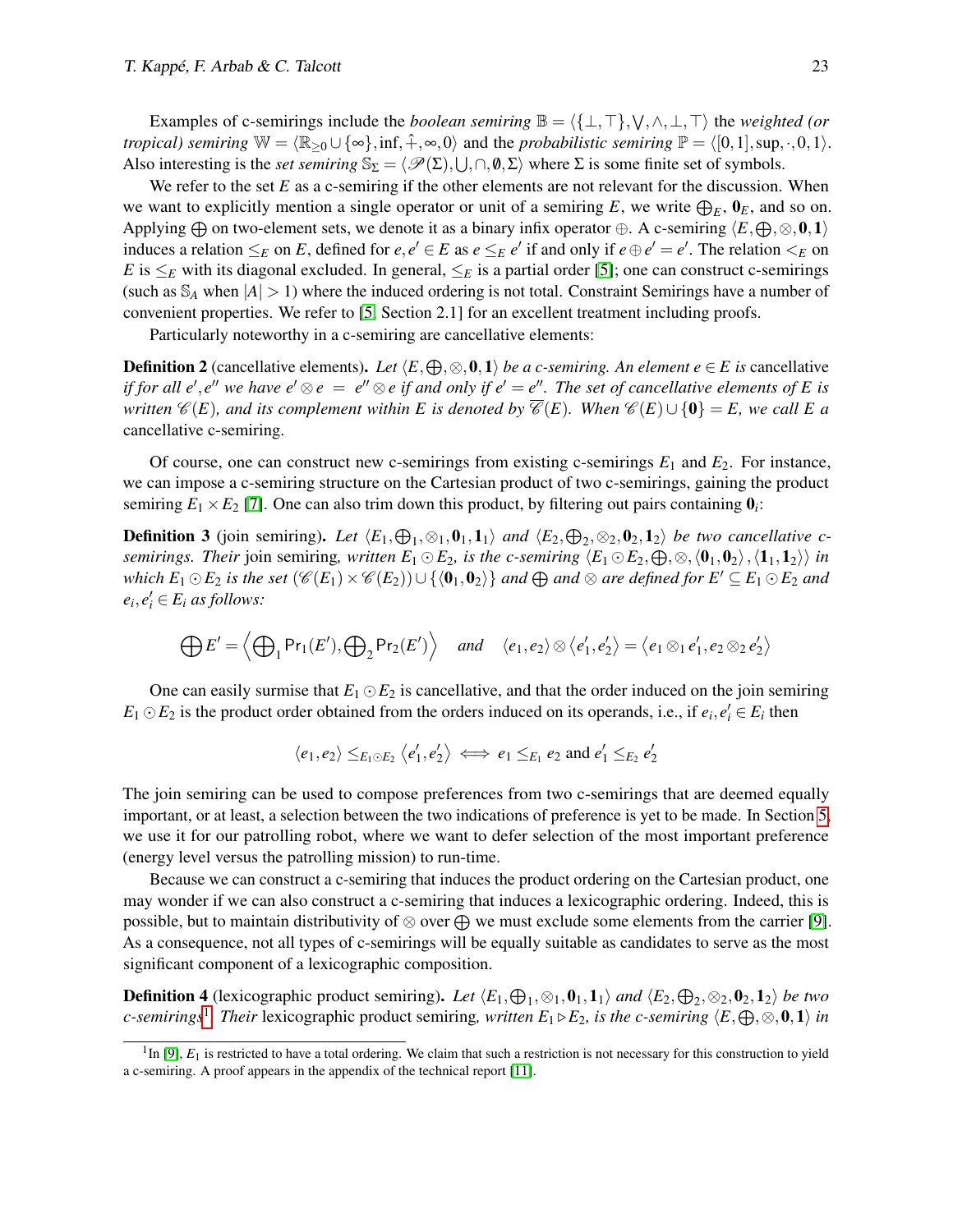*which E* is the set  $(\mathscr{C}(E_1) \times E_2) \cup (\overline{\mathscr{C}}(E_2) \times \{0_2\})$ , while  $0 = \langle 0_1, 0_2 \rangle$  *(and likewise for* 1*). Lastly,*  $\bigoplus$  *and*  $\otimes$  are defined for  $E' \subseteq E$  and  $e_i, e'_i \in E_i$  by

$$
\bigoplus E' = \left\langle \bigoplus_{1} \Pr_1(E'), \bigoplus_{2} m(E') \right\rangle \quad \text{and} \quad \left\langle e_1, e_2 \right\rangle \otimes \left\langle e'_1, e'_2 \right\rangle = \left\langle e_1 \otimes_1 e'_1, e_2 \otimes_2 e'_2 \right\rangle
$$

in which  $m(E')$  contains precisely the elements  $e_2$  of  $Pr_2(E')$  such that  $\langle \bigoplus_1 Pr_1(E'), e_2 \rangle \in E'.$ 

The lexicographic product semiring is useful when one concern is objectively more important than another. In Section [5](#page-8-0) we use it to mark the preference of patrolling as most important, while the preference to stay on the path is considered of secondary importance.

The intuition behind the second component of the additive operator above is that the best preference is chosen from the elements in the least significant position that co-occur with the best preference value in the most significant position — since any value for which this is not the case occurs in a tuple that cannot be the maximal element of *E* with respect to the lexicographic ordering.

To move between different domains of preferences in a smooth manner, the notion of a c-semiring homomorphism is useful. Its definition simply follows the familiar pattern from algebra. We will use homomorphisms later on to embed preference values from individual components into composed c-semirings.

**Definition 5** (c-semiring homomorphism). Let  $E_1$  and  $E_2$  be c-semirings. A c-semiring homomorphism *(or in this paper, simply a homomorphism) is a function*  $h: E_1 \rightarrow E_2$  *such that* 

- $h(\mathbf{0}_{E_1}) = \mathbf{0}_{E_2}$  and  $h(\mathbf{1}_{E_1}) = \mathbf{1}_{E_2}$
- *for all*  $E'_1 \subseteq E_1$  *it holds that*  $h(\bigoplus_{E_1} E'_1) = \bigoplus_{E_2} \{h(e) : e \in E'_1\}$
- *for all*  $e, e' \in E_1$  *it holds that*  $h(e \otimes_{E_1} e') = h(e) \otimes_{E_2} h(e')$

*We call h* order-reflecting [\[12\]](#page-14-12) *if for all e, e'*  $\in$  *E, it holds that h*(*e*)  $\leq_{E_2}$  *h*(*e'*) *implies e*  $\leq_{E_1}$  *e'.* 

It can easily be shown that if  $h: E_1 \to E_2$  is an order-reflecting homomorphism, then for all  $e, e' \in E_1$ it holds that  $e \leq_{E_1} e'$  if and only if  $h(e) \leq_{E_2} h(e')$ .

Let  $E_1$  and  $E_2$  be c-semirings. The following mappings are particularly useful:

$$
h_L(e) = \begin{cases} \langle \mathbf{0}_{E_1}, \mathbf{0}_{E_2} \rangle & e = \mathbf{0}_{E_1} \\ \langle e, \mathbf{1}_{E_2} \rangle & \text{otherwise} \end{cases} \qquad h_R(e) = \begin{cases} \langle \mathbf{0}_{E_1}, \mathbf{0}_{E_2} \rangle & e = \mathbf{0}_{E_2} \\ \langle \mathbf{1}_{E_1}, e \rangle & \text{otherwise} \end{cases}
$$

If  $E_1$  (respectively  $E_2$ ) is cancellative, then one can observe that  $h_L$  (respectively  $h_R$ ) is an order-reflecting homomorphism from  $E_1$  (respectively  $E_2$ ) to  $E_1 \odot E_2$  as well as  $E_1 \triangleright E_2$ . In the sequel, we refer to these mappings as *canonical injections*. Their domain and codomain c-semirings will always be made explicit. Lastly, the injection from  $E_1 \odot E_2$  into  $E_1 \times E_2$  is also an order-reflecting homomorphism.

### 2.2 Soft Constraint Satisfaction Problems

The notion of a Soft Constraint Satisfaction Problem elegantly captures [\[6\]](#page-14-5) a number of generalizations of Constraint Satisfaction Problems aimed at attaching preference values to candidate solutions. Our definitions below are compatible with those of [\[6,](#page-14-5) [5\]](#page-14-8) but differ slightly for the sake of subsequent representation.

**Definition 6** (Soft Data Constraint). A Soft Data Constraint *(SDC) is a tuple*  $\langle U, E, [\cdot] \rangle$  *such that U is a finite set of symbols, E is a c-semiring (called the* underlying semiring*) and* [·] *is a function from* Assign(*V*) *to E. We write* SDC(*V*,*E*) *for the set of all SDCs that involve a subset of V and have E as their underlying semiring.*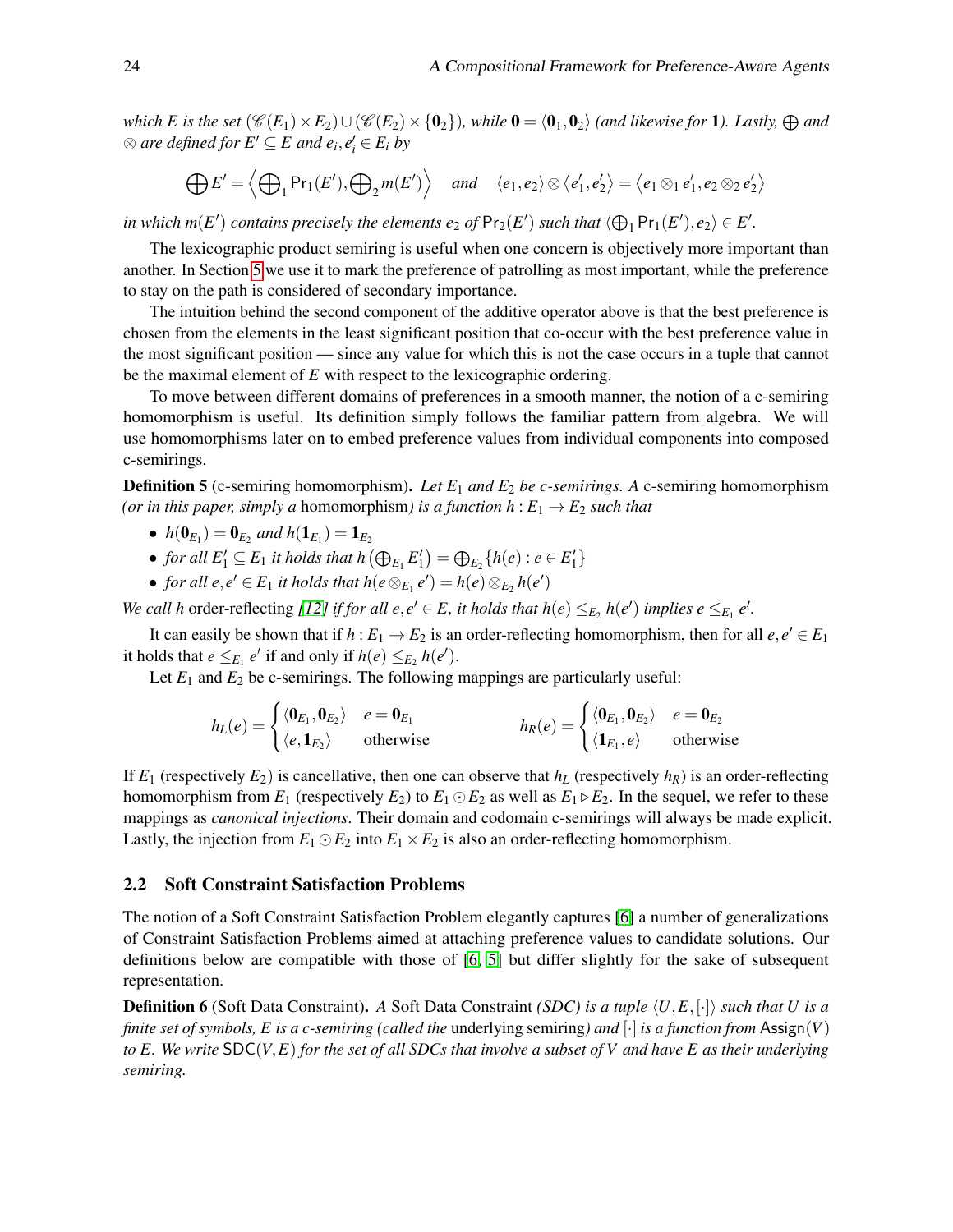When  $\langle U, E, [\cdot] \rangle$  is an SDC such that  $[\cdot]$  has a range of  $\{0, e\} \subseteq E$  with  $e \neq 0_E$ , we call  $\langle U, E, [\cdot] \rangle$  a *binary constraint*. It is often more convenient to denote binary constraints in an abbreviated fashion. We write such constraints as  $\langle U, \phi, e \rangle$ , where  $\phi$  is some first-order logic expression with *U* as variables that is satisfied by  $\alpha \in \text{Assign}(U)$  if and only if  $[\alpha] = e$ . The c-semiring E will always be clear from the context when we use this abbreviation. When  $E = \mathbb{B}$ , we omit *e*, for necessarily  $e = \mathbf{1}_{\mathbb{B}} = \top$ .

In a Soft Constraint Satisfaction Problem, one can use Soft Data Constraints to express preferences for assignments of subsets of variables. The total preference is then given by composing the preference values obtained from the SDCs into one.

Definition 7 (Soft Constraint Satisfaction Problem). *A* Soft Constraint Satisfaction Problem *(SCSP) is a tuple*  $\langle V, E, C \rangle$  *such that V is a finite set of symbols, E is a c-semiring (called the underlying semiring)* and C is a finite subset of  $SDC(V, E)$ . We write  $SCSP(V, E)$  for the set of all  $SCSPs$  that involve a subset *of V and have E as their underlying semiring.*

As an example of an SCSP, let  $\mathbb{D} = \mathbb{R}_{\geq 0}$  and consider  $K = \langle \{x, y\}, \mathbb{P}, C \rangle$  with *C* containing precisely the (abbreviated) SDCs  $\langle \{x\}, x < 1, 0.9 \rangle$  and  $\langle \{x, y\}, x + y = 2, 0.4 \rangle$ .

The *preference function* induced by an SCSP  $P = \langle V, E, C \rangle$ , with  $C = \{ \langle U_1, E, [\cdot]_1 \rangle, \dots, \langle U_n, E, [\cdot]_n \rangle \}$ is the function  $[\cdot]_P$ : Assign $(V) \to E$  defined by  $[\alpha]_P = [\alpha \upharpoonright_{U_1}]_1 \otimes \cdots \otimes [\alpha \upharpoonright_{U_n}]_n$  when  $n > 0$  and  $[\alpha]_P = 1$ otherwise. It is not hard to see that every SCSP can be reduced to have exactly one SDC, namely  $\langle V, E, [\cdot]_P \rangle$ . The advantage of SCSPs containing multiple SDCs is that they can often express preferences more concisely by only considering values of symbols relevant to the concern at hand.

<span id="page-4-0"></span>**Definition 8** (SCSP solutions). Let  $P = \langle V, E, C \rangle$  be an SCSP. A solution to P is an assignment  $\alpha$  of V  $s$ uch that  $[\alpha]_P\neq\pmb{0}_E$  and there exists no other assignment  $\beta$  of  $V$  with  $[\alpha]_P<_E[\beta]_P$ . We write  ${\sf Sol}(P)$  for *the set of solutions to P.*

For the example SCSP *K* mentioned above,  $\alpha \in \text{Assign}(\{x, y\})$  such that  $\alpha(x) = 0.5$  and  $\alpha(y) = 1.5$ , with preference value  $0.9 \cdot 0.4 = 0.36$  qualifies for a solution.

Observe that the wording of Definition [8](#page-4-0) accommodates for the possibility that  $\leq_E$  may not be total. We can also compose SCSPs that share an underlying semiring, simply by taking the union of their variables and SDCs.<sup>[2](#page-4-1)</sup>

**Definition 9** (SCSP composition). Let  $P_1 = \langle V_1, E, C_1 \rangle$  and  $P_2 = \langle V_2, E, C_2 \rangle$  be SCSPs. Their composition, *written*  $P_1 \otimes P_2$ *, is the SCSP*  $\langle V_1 \cup V_2, E, C_1 \cup C_2 \rangle$ *.* 

By this definition, we immediately see that the operator  $\otimes$  on SCSPs is commutative and associative. At this point, it is worth noting that classical CSPs are captured by SCSPs; by the definitions above, a CSP is simply an SCSP over the boolean semiring. Conversely, one can translate an SCSP into a CSP by simply having a single constraint encode the requirement for a solution given in Definition [8.](#page-4-0)

Lastly, we can move SCSPs between c-semirings using homomorphisms:

**Definition 10** (homomorphisms for SCSPs). Let  $P = \langle V, E_1, C \rangle$  be an SCSP and  $h : E_1 \rightarrow E_2$  be a *homomorphism. Then h*(*P*) *is the SCSP*  $\langle V, E_2, C' \rangle$  *where*  $C' = \{ \langle U, E_2, h \circ [\cdot] \rangle : \langle U, E_1, [\cdot] \rangle \in C \}.$ 

One can prove [\[12\]](#page-14-12) that if *h* is order-reflecting, then *h* will preserve the solutions to an SCSP, or more precisely,  $\text{Sol}(P) = \text{Sol}(h(P))$ . Moreover, it follows immediately from the above definition that homomorphisms are compatible with SCSP composition, in the sense that if  $P_1$  and  $P_2$  are SCSPs that have *E* as underlying semiring and  $h: E \to E'$  is a homomorphism, then  $h(P_1 \otimes P_2) = h(P_1) \otimes h(P_2)$ .

<span id="page-4-1"></span><sup>&</sup>lt;sup>2</sup>Similar to [\[5\]](#page-14-8), we assume that no two SCSPs being composed share the exact same SDC.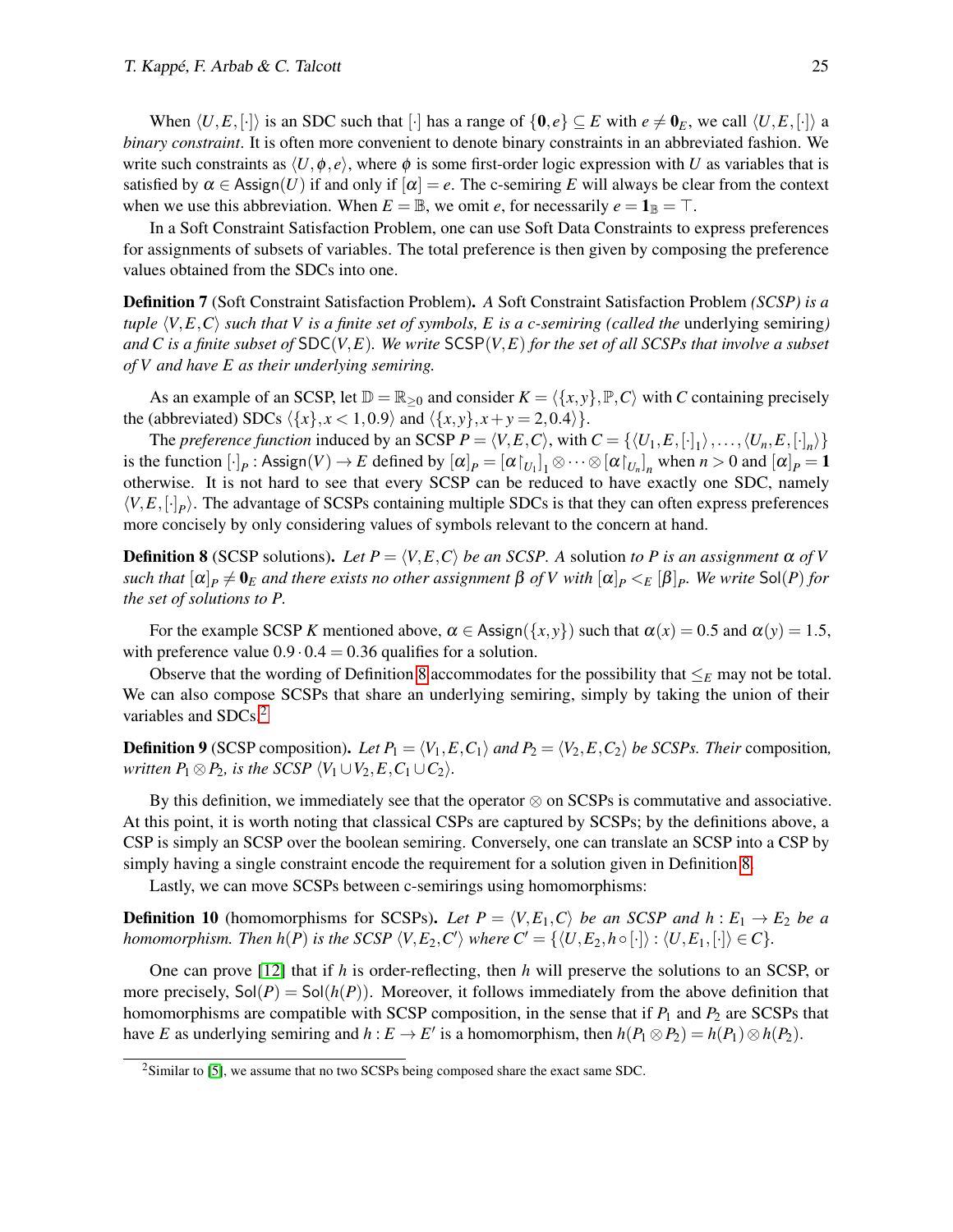#### <span id="page-5-3"></span>2.3 Separating SCSPs from CSPs

A watershed between SCSPs and CSPs becomes clear when we consider the composition operator. Let  $P_1 = \langle V_1, \mathbb{B}, C_1 \rangle$  and  $P_2 = \langle V_2, \mathbb{B}, C_2 \rangle$  be CSPs. If  $\alpha$  is a solution to  $P_1 \otimes P_2$ , then  $\alpha \upharpoonright_{V_i}$  is a solution to  $P_i$ for  $i \in \{1,2\}$ . Because of the way preferences compose, this property need not hold when the semiring is something other than the boolean semiring. Loss of this property can be useful: it exhibits the possibility of SCSPs *compromising* when higher-preference assignments turn out to be incompatible.[3](#page-5-1)

### <span id="page-5-0"></span>3 Components

We now introduce Soft Constraint Automata, as the most fundamental building blocks of our framework. Soft Constraint Automata were first proposed as a generalization of Constraint Automata [\[3\]](#page-14-4) in [\[1\]](#page-14-3), to enable service discovery based on non-crisp preferences. In contrast, Soft Constraint Automata as used in this paper employ their preferences purely as a means to select their next transition.

Definition 11 (Soft Constraint Automaton). *A* Soft Constraint Automaton *(SCA) is a tuple*  $\langle Q,V,E,\rightarrow,q^0\rangle$ *where*

- *Q* is a finite set of states, with  $q^0 \in Q$
- *V is a finite set of port symbols*
- *E is a c-semiring, referred to as the* underlying semiring
- $\bullet \rightarrow \subseteq Q \times \mathsf{SCSP}(V, E) \times Q$ , the transition relation

When  $\langle q, P, q' \rangle \in \rightarrow$ , we write  $q \stackrel{P}{\rightarrow} q'$ ; if *P* contains only the binary constraint  $\langle U, \phi, e \rangle$ , we write  $q \xrightarrow{U, \phi, e} q'$ . Note that, unlike [\[1\]](#page-14-3), we truly label transitions with SCSPs rather than a set of ports and a single data constraint (the set of ports is implied by the SCSP labels in our notation). Analogous to SCSPs, one can observe that because Constraint Automata (CAs) [\[3\]](#page-14-4) have their transitions labeled with CSPs (which are simply SCSPs over the boolean c-semiring), they can be obtained as SCAs with the boolean semiring as underlying semiring [\[1\]](#page-14-3).

We can also lift homomorphisms to operate on SCAs, as they did on SCSPs.

<span id="page-5-2"></span>**Definition 12** (homomorphisms for SCAs). Let  $A = \langle Q, V, E, \to, q^0 \rangle$  be an SCA and let  $h : E \to E'$  be a homomorphism. Then h(A) is the SCA  $\langle Q,V,E',\to_h,q^0\rangle$ , where  $\to_h$  is the smallest relation such that  $q \xrightarrow{h(P)} h q'$  whenever  $q \xrightarrow{P} q'.$ 

The semantics of an SCA is obtained by means of its execution model, as the stream of solutions to the SCSPs that label the transitions. As a consequence, each element of this stream is a (partial) assignment of the set of port symbols of the automaton, *V*.

**Definition 13** (SCA semantics). Let  $A = \langle Q, V, E, \to, q^0 \rangle$  be an SCA. Its execution relation *is the smallest binary relation*  $\Rightarrow_A$  *on*  $Q^{\omega} \times$  Assign<sub>⊆</sub> $(V)^{\omega}$  *satisyfing the rule* 

$$
\frac{\lambda(0)}{\langle \lambda, \pi \rangle \Rightarrow_A \langle \mathsf{tail}(\lambda), \mathsf{tail}(\pi) \rangle}
$$

*The* language *accepted by A, written*  $L(A)$ *, consists of the elements*  $\pi \in$  Assign<sub>⊆</sub>(*V*)<sup> $\omega$ </sup> *such that there*  $e\textrm{xists }a\textrm{ stream }\lambda\in\mathcal{Q}^\omega\textrm{ with }\lambda(0)=q^0\textrm{ and }\langle\lambda,\pi\rangle{\Rightarrow_A}\langle\textrm{tail}(\lambda),\textrm{tail}(\pi)\rangle{\Rightarrow_A}\langle\textrm{tail}^{\mathcal{I}}(\lambda),\textrm{tail}^2(\pi)\rangle{\Rightarrow_A\dots}$ 

<span id="page-5-1"></span><sup>&</sup>lt;sup>3</sup>Conversely, if  $\alpha_1$  and  $\alpha_2$  are solutions to CSPs  $P_1$  and  $P_2$  respectively, and both agree on common symbols, then  $\alpha_1 + \alpha_2$  is necessarily a solution to  $P_1 \otimes P_2$ . This property also does not hold for SCSPs; we refer to the technical report [\[11\]](#page-14-11) for details.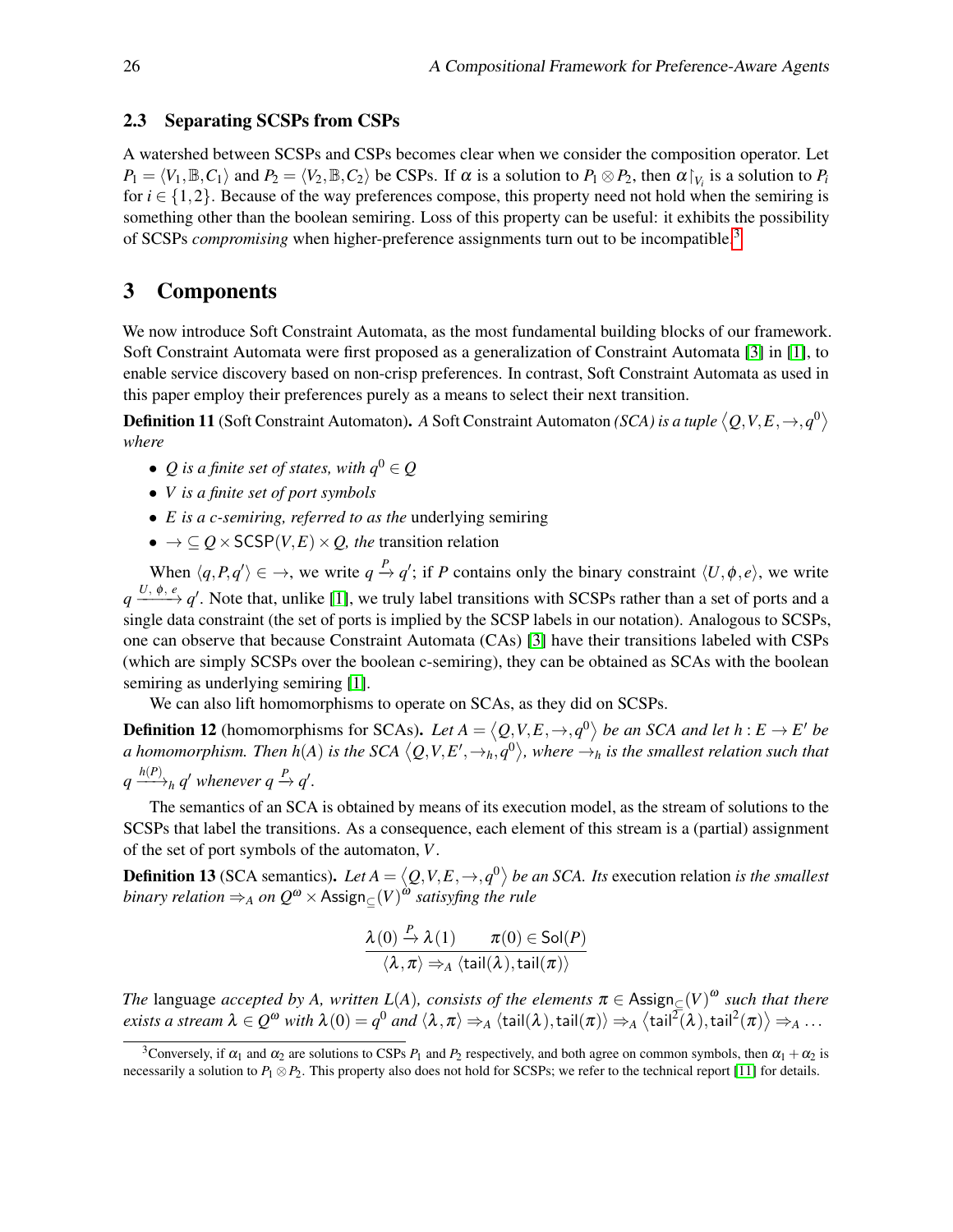It is easy to observe that for any SCA, A, there exists an SCA A' with the boolean semiring as its underlying semiring, such that  $\Rightarrow_A$  is the same relation as  $\Rightarrow_{A'}$ , and, by extension,  $L(A) = L(A')$  (refer to Section [5.1](#page-8-1) for an example). Moreover, if *h* is an order-reflecting homomorphism, one can quickly see that  $L(A) = L(h(A))$ . By the latter observation, we can consider a CA to be an SCA over any c-semiring *E*, as finding an order-reflecting homomorphism  $h : \mathbb{B} \to E$  is trivial: simply map the units of  $\mathbb{B}$  to those of *E*. In the sequel, we therefore regard a CA as an SCA over some semiring *E* whenever convenient.

<span id="page-6-1"></span>Lastly, a graphical representation of SCAs is appropriate for the remainder of this paper. We depict SCAs as transition systems; the labels on the edges of our transition systems will in all cases be the abbreviated representation of binary SDCs mentioned in the previous section. Because we restrict graphical depictions to use this abbreviation, we will not be able to draw all SCAs, but the ones we can draw will have less convoluted representations and will suffice for our purposes in Section [5.](#page-8-0) For an example of an SCA with the probabilistic c-semiring  $\mathbb P$  as the underlying semiring, refer to Figure [1.](#page-6-1) We note that, in this representation, the set of port symbols of the automaton, *V*, is left implicit as the union of the occuring variable sets; i.e., in Figure [1,](#page-6-1)  $V = \{V_1, V_2\}$ .

$$
\{V_1\},\nV_1 = 4,\n\begin{array}{c}\n\{V_1\}, V_1 \geq 5, 0.5 \\
V_1 = 4, \quad Q_0\n\end{array}\n\quad\n\begin{array}{c}\n\{V_1, V_2\}, \\
\{V_2, V_1\}, V_2 \in \{2, 3\}, 0.8\n\end{array}\n\quad\n\begin{array}{c}\n\{V_1, V_2\}, \\
0.9\n\end{array}
$$

Figure 1: An example of our graphical representation of SCAs

# <span id="page-6-0"></span>4 Composition

<span id="page-6-2"></span>We now turn our attention to composition of SCAs. Firstly and most obviously, we can lift the composition operator of CAs [\[3\]](#page-14-4) to SCAs, as is done in [\[1\]](#page-14-3). Intuitively, this composition operator composes transitions that agree on common ports. A side-condition here is that the operands have the same underlying semiring. **Definition 14** (product composition of SCAs). Let  $A_1 = \langle Q_1, V_1, E, \to_1, q_1^0 \rangle$  and  $A_2 = \langle Q_2, V_2, E, \to_2, q_2^0 \rangle$ *be two SCAs. Their product composition, written*  $A_1\otimes A_2$ *, is the SCA*  $\big\langle Q_1\times Q_2,V_1\cup V_2,E,\to, \big\langle q_1^0,q_2^0\big\rangle\big\rangle,$ *in which*  $\rightarrow$  *is the smallest relation satisyfing the rule* 

$$
\frac{q_1 \xrightarrow{\langle V_1', E, C_1 \rangle} q_1' \qquad q_2 \xrightarrow{\langle V_2', E, C_2 \rangle} q_2' \qquad V_1' \cap V_2 = V_2' \cap V_1}{\langle q_1, q_2 \rangle \xrightarrow{\langle V_1', E, C_1 \rangle \otimes \langle V_2', E, C_2 \rangle} \langle q_1', q_2' \rangle}
$$

By the above definition, it is obvious that the  $\otimes$ -operator for SCAs is commutative and associative, modulo a simple relabeling of the states. In the sequel, we abstract from this relabeling, as it has no bearing on the semantics of the automaton. Furthermore, application of a homomorphism to SCAs (as in Definition [12\)](#page-5-2) is compatible with product composition in the sense that for SCAs  $A_1$  and  $A_2$  that share an underlying semiring *E* and a homomorphism  $h : E \to E'$ , we have  $h(A_1 \otimes A_2) = h(A_1) \otimes h(A_2)$ .

One can now see that the same observations that distinguish composition of SCSPs from that of CSPs in Section [2.3,](#page-5-3) also distinguish composition of SCAs from that of CAs. At this level, the advantage of these properties for describing Cyber-Physical Systems is more clear; when the transitions preferred by the operands  $A_1$  and  $A_2$  are incompatible,  $A_1 \otimes A_2$  may still have transitions composed of lower-preference transitions found in *A*<sup>1</sup> and *A*2. Informally, one may say that by providing alternative (lower-preference) transitions, SCAs can be made resillient in their composition with unforeseen automata.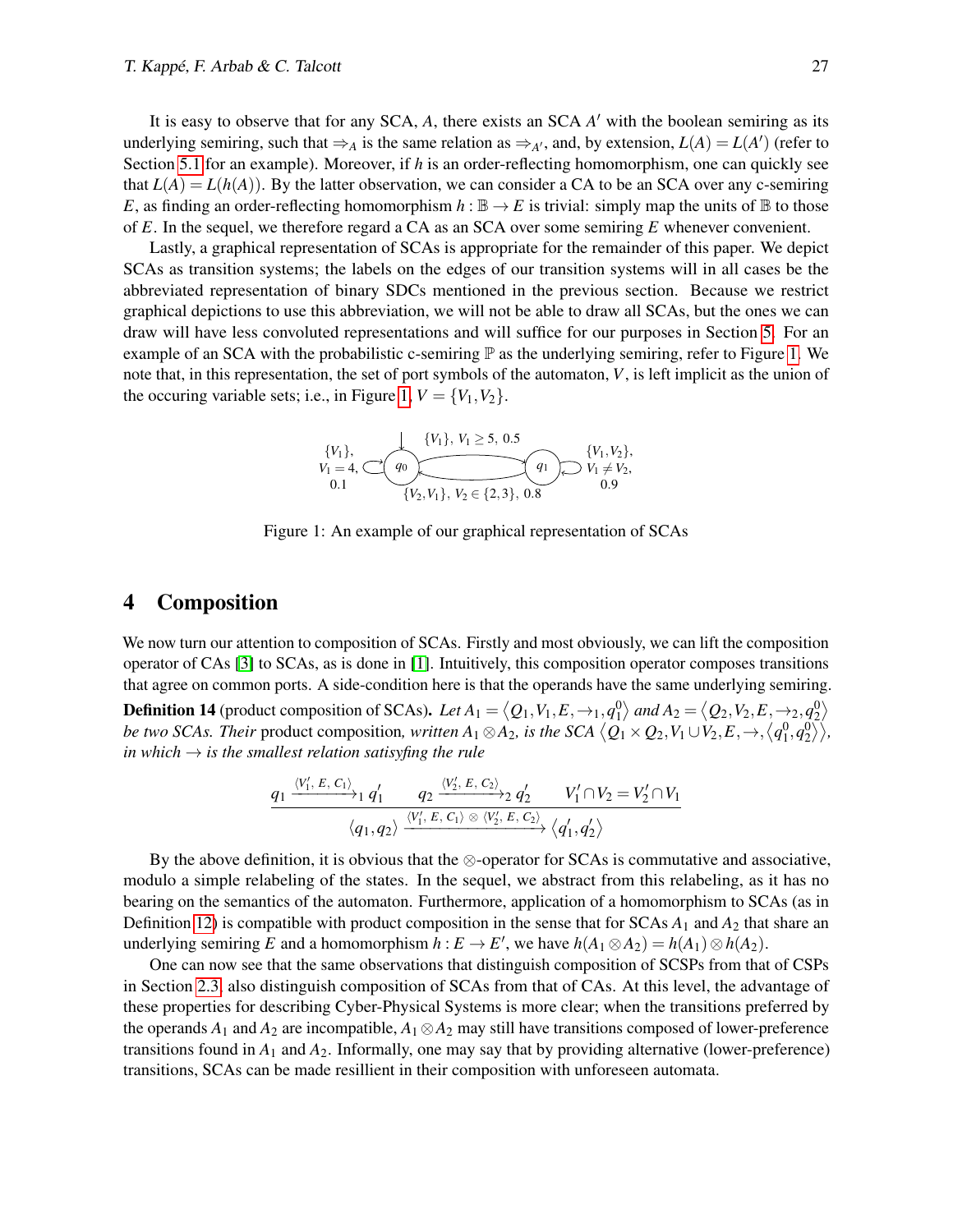One notable difference of Definition [14](#page-6-2) with the definition of composition for CAs in [\[1\]](#page-14-3) is that we exclude rules for independent transitions, i.e., those of the form

<span id="page-7-0"></span>
$$
\frac{q_i \xrightarrow{\langle V'_i, E, C_i \rangle} q'_i \qquad q_j \in Q_j \qquad V'_i \cap V_j = \emptyset}{\langle q_i, q_j \rangle \xrightarrow{\langle V'_i, E, C_j \rangle} \langle q'_i, q_j \rangle} \tag{1}
$$

This is due to the fact that, if these rules are included, the product composition will be biased towards independent transitions in terms of preference (due to the fact that for  $e_1, e_2 \in E$  we have  $e_1 \otimes e_2 \leq_E e_1$ ; c.f. [\[5,](#page-14-8) Theorem 2.1.3]), unless the preference value of the original transition is composed with some other preference value *e*. If we choose  $e = \mathbf{1}_E$  for this preference value, the composed preference is unchanged (and we are essentially applying [\(1\)](#page-7-0) as-is). If on the other hand we choose  $e = \mathbf{0}_E$ , then we are in fact prohibiting independent transitions, as the composed preference value will be 0*E*. Having established that neither 0 nor 1 is a suitable candidate, we leave it to the designer of the SCA to include self-transitions, each with an appropriate preference value  $e \in E$ , to states of an automaton where other automata are permitted to make independent transitions, and vice versa. For a concrete use of this technique, we refer to Section [5.](#page-8-0) Note that *e* need not be the same for all states; a component may have a different preference regarding independent moves by other components depending on context. For example, it is conceivable that in some situations, a component may want to (almost) completely inhibit behavior of other components until some task is completed.

The product composition operator of Definition [14](#page-6-2) to CAs now coincides with the product composition operator for CAs of [\[3\]](#page-14-4), provided every state *q* has a self-transition  $q \xrightarrow{\emptyset, \top, \mathbf{1}} q'$  [\[10\]](#page-14-13).

Of course, it may also occur that we want to compose SCAs that model different concerns. In this case, it may not make sense to use the product composition operator proposed above. Moreover, if the preferences of the operands are expressed in different semirings, the product composition operator in does not apply. To deal with such cases, we introduce another variant of composition, based on the join product. However, for such an operator to make sense, we need to be able to encode the preferences expressed by the operands into the composed preference domain. Therefore, we must add a side condition guaranteeing that such an embedding is possible.

Definition 15 (join composition of SCAs). *Let A*<sup>1</sup> *and A*<sup>2</sup> *be SCAs with cancellative underlying semirings E*<sub>1</sub> and *E*<sub>2</sub> *respectively. Their* join composition, written  $A_1$  ⊙ $A_2$ , *is the SCA*  $h$ <sub>*L*</sub>( $A_1$ )⊗ $h$ <sub>*R*</sub>( $A_2$ )*, in which*  $h$ <sub>*L*</sub> *and h<sub>R</sub> are the canonical injections from*  $E_1$  *to*  $E_1 \odot E_2$  *and*  $E_2$  *to*  $E_1 \odot E_2$  *respectively.* 

The operator  $\odot$  on SCAs is also commutative and associative, up to a trivial order-reflecting homomorphism, i.e., if  $A_1$ ,  $A_2$  and  $A_3$  are SCAs, then  $A_1 \odot A_2 = h(A_2 \odot A_1)$  and  $A_1 \odot (A_2 \odot A_3) = h'((A_1 \odot A_2) \odot A_3)$ for some order-reflecting homomorphisms  $h$  and  $h'$ . In the sequel, we abstract from this homomorphism and simply regard  $\odot$  as commutative and associative. Going by the fact that  $A_1 \odot A_2$  has  $E_1 \odot E_2$  as underlying semiring, we can surmise that the transitions allowed in  $A_1 \odot A_2$  are those that are Pareto-optimal with respect to the preferences of both automata. In other words, the join composition of two SCAs will exclude behavior that "unnecessarily inconveniences" one of the operands.

We can also use the lexicographic composition described in Definition [4](#page-2-1) to compose automata where the preferences expressed by one are subsidiary to the other. Again, we must include a side-condition guaranteeing that we can embed the preferences from the operands.

Definition 16 (lexicographic composition of SCAs). *Let A*<sup>1</sup> *and A*<sup>2</sup> *be SCAs with underlying cancellative c*-semirings  $E_1$  and  $E_2$  respectively. Their lexicographic composition, written  $A_1 \triangleright A_2$ , is the SCA  $h_L(A_1) \otimes$  $h_R(A_2)$ *, in which h<sub>L</sub> and h<sub>R</sub> are the canonical injections from E<sub>1</sub> and E<sub>2</sub> <i>to E<sub>1</sub>*  $\triangleright E_2$  *respectively.*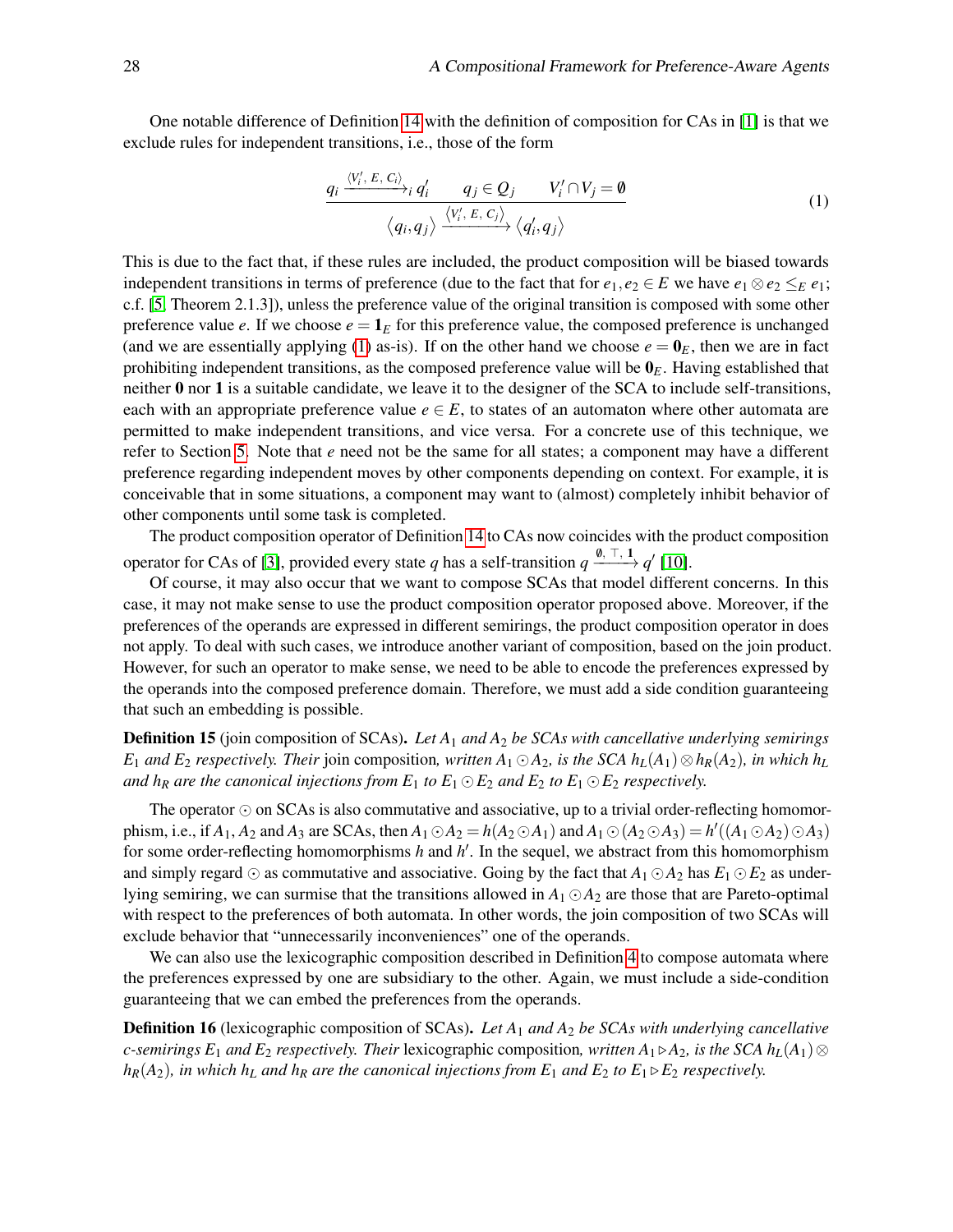We observe that, unlike  $\otimes$  and  $\odot$ , the operator  $\triangleright$  is (by design) not commutative. However, it is associative, in part due to the fact that if c-semirings  $E_1$  and  $E_2$  are cancellative, then so is  $E_1 \triangleright E_2$ .

### <span id="page-8-0"></span>5 Example: Patrolling Agent

In this example, we consider an agent that is tasked with patrolling along a predefined path. We start with the simplest description possible and subsequently extend our model to include deviation from the path as well as energy usage. At every step, we describe the environment in terms of Constraint Automata, after which we express the relevant preferences of the agent using Soft Constraint Automata.

Composite states are denoted by (flattened) tuples; i.e., if p, q and r are states of the automata  $A_1$ ,  $A_2$ and  $A_3$  respectively, then  $\langle p, q, r \rangle$  is a state of the automaton  $A_1 \odot A_2 \odot A_3$ . As a special case, we omit the state symbol of single-state automata from the state tuple; their sole state is also written as  $\varepsilon$  to reflect this. Finally, all c-semirings used in this section are tacitly assumed to be cancellative.

#### <span id="page-8-1"></span>5.1 Movement back and forth

The path of the agent is broken up into *K* discrete positions, each of which is represented by a state; positions 1 and *K* are the endpoints of the path. At every position, the agent may move forward or backward along the path. The agent can also opt to stay at its current position; these self-transitions allow other components to make transitions independently, i.e., make moves while the agent remains stationary. The constraint automaton  $A_{\text{path}}$ , which represents these possibilities, is given in Figure [2a.](#page-8-2) To provide a turning point for the agent, we use the CA  $A_{\text{turn},P}$  in Figure [2b;](#page-8-2) note that in  $A_{\text{patch}} \otimes A_{\text{turn},P}$  the agent is required to stay put when turning: if  $stay<sub>P</sub>$  does not fire, then neither can turn.

<span id="page-8-2"></span>
$$
\begin{array}{ll}\n\{\text{stay}_P\}, & \{\text{stay}_P\}, & \{\text{stay}_P\}, \\
\text{stay}_P = 1 & \text{stay}_P = K - 1 & \text{stay}_P = K \\
\{\text{forward}\}, & \{\text{forward}\}, \\
\hline\n\end{array}\n\quad\n\begin{array}{ll}\n\{\text{stay}_P\}, & \{\text{stay}_P\}, \\
\text{stay}_P = K - 1 & \text{stay}_P = K \\
\{\text{forward} = 2 \\\\ \{\text{forward}\}, \\
\{\text{backward}\}, \\
\text{backward} = 1\n\end{array}\n\quad\n\begin{array}{ll}\n\{\text{forward}\}, \\
\text{forward} = K \\\\ \text{backward} = K - 1\n\end{array}\n\quad\n\begin{array}{ll}\n\{\text{stay}_P, \text{turn}\}, \text{turn} = \text{stay}_P = 1 \\
\{\text{stay}_P, \text{turn}\}, \text{turn} = \text{stay}_P = K \\
\{\text{stay}_P\}, \text{run}\}, \\
\text{boxward} = K - 1\n\end{array}
$$

(a) A sketch of the CA  $A_{path}$ , modelling the position along the path. (b) The CA  $A_{turn,P}$ , modelling turning points.

Figure 2: CAs pertaining to the path.

The preference of the agent to keep patrolling is expressed by the two-state SCA in Figure [3.](#page-9-0) In this description, the transitions are labeled with preferences from some semiring *E*. To ensure that the agent does indeed patrol, we stipulate that  $e_{\text{backtrack}} \leq_E e_{\text{stay},P} \leq_E e_{\text{turn}}, e_{\text{progress}}$ . In other words, the agent will prefer to start another lap or progress (in its current target direction); failing that, it would rather stay at its current position than backtrack to the previous one.

The final system as presented up to this point is now formed by the following expression (recall that we can interpret the CAs  $A_{path}$  and  $A_{turn,P}$  as SCAs with the same underlying semiring as  $A_{patch}$ ):

$$
A_{\mathsf{move}} = A_{\mathsf{path}} \otimes A_{\mathsf{turn},P} \otimes A_{\mathsf{patch}}
$$

By itself, this automaton is not particularly interesting; it will exhibit precisely the desired patrolling behavior. As a matter of fact, it is almost trivial to use a Constraint Automaton and achieve the exact same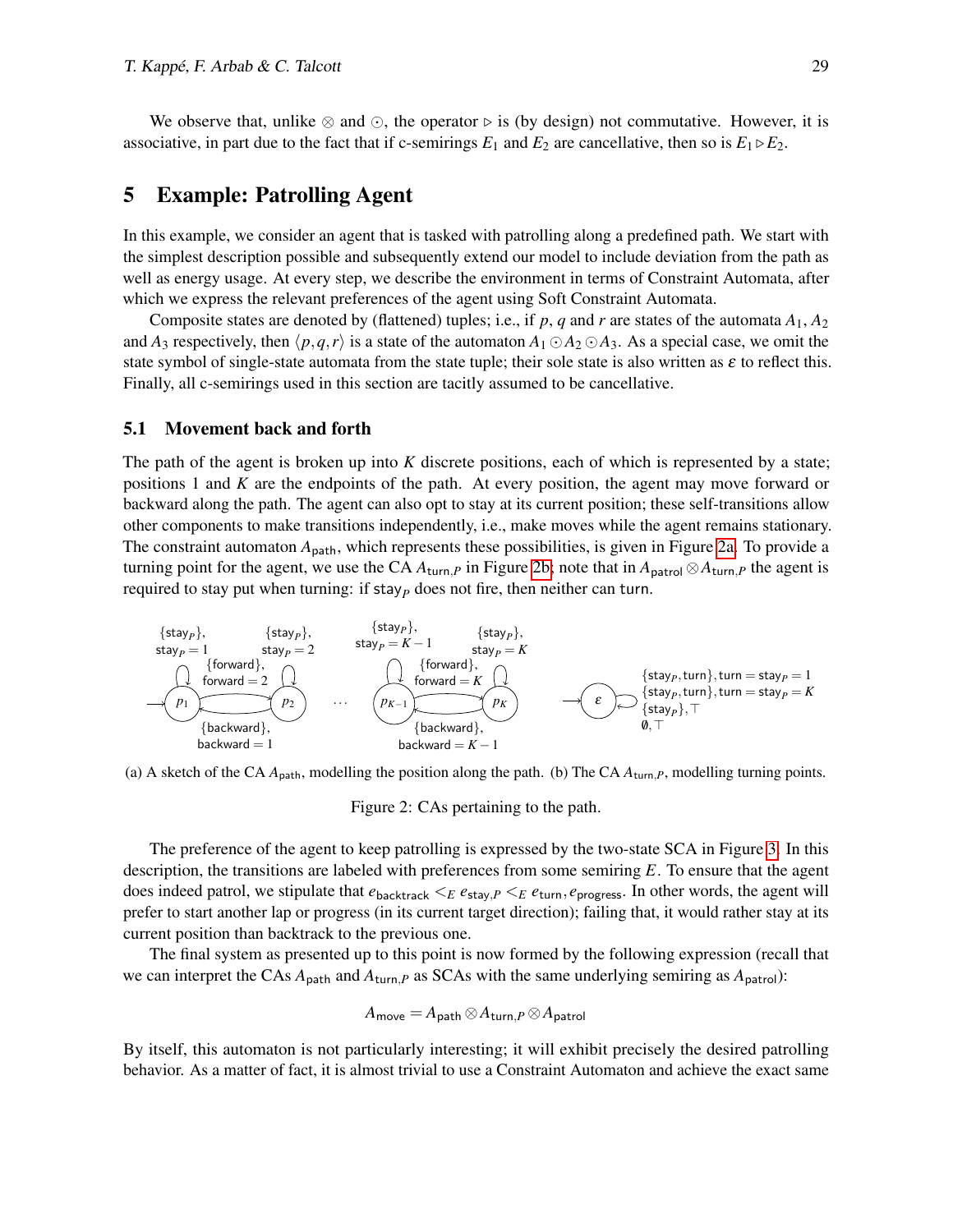<span id="page-9-0"></span>

Figure 3: The SCA *A*<sub>patrol</sub>, expressing patrolling preferences.

behavior, by pruning the transitions whose preference is dominated by that of some other transition, and setting the preference value of the remaining transitions to 1. In this case, this would mean that we delete:

- the transitions involving  $e_{\text{stay},P}$  and  $e_{\text{backtrack}}$  in  $A_{\text{patch}}$  from both states
- the self-transition that fires backward (respectively forward) from  $q_F$  (respectively  $q_B$ ) from  $A_{\text{partol}}$
- the self-transition with stay<sub>*P*</sub> in states  $p_2, \ldots, p_{K-1}$  from  $A_{\text{path}}$ .

We will see in the sequel that allowing these "alternative" transitions to remain enables us to extend our model more easily later on.

#### 5.2 Deviating from the path

We now add in the possibility for our agent to stray from its predetermined path to the left or the right by *L* steps, while still preferring that the agent stays on the path. To model this in the environment, we construct the CA sketched in Figure [4a.](#page-9-1) In this CA, the state  $r_0$  represents that the agent is on the path, while the other states  $r_i$  represent that the agent is located  $|i|$  steps beside the current position on the path towards the next turning point, with the sign of *i* indicating the direction of divergence (negative for deviation to the left, positive otherwise).

<span id="page-9-1"></span>

(a) A sketch of the CA *A*stray, modelling deviation from the path in any position. the turning point on the path.

Figure 4: CAs pertaining to deviation from the path.

We now encourage the reader to consider what the automaton  $A_{\text{path}} \otimes A_{\text{deviate}}$  (c.f. Figures [2a](#page-8-2) and [4a\)](#page-9-1) looks like, as it will be a subcomponent of our final system. For instance, when this automaton is in state  $\langle p_i, q_j \rangle$ , with  $i < n$  and  $j < L$ , it can transition to state  $\langle p_{i+1}, q_{j+1} \rangle$  by firing {forward, right}.

Moving on, we need the CA in Figure [4b](#page-9-1) to make sure that the agent cannot turn and diverge (or turn and converge) at the same time. If we want to require that the agent turns only when it is on the path, we can add the constraint stay<sub>D</sub> = 0 to the self-transition that fires turn in  $A_{\text{turn},D}$ .

As indicated, we prefer for the agent to stay on the path as much as possible. The preferences expressed to this end are of a different form than those of Figure [3;](#page-9-0) after all, when the agent has strayed from the path to the right, we prefer to go to the left, and vice versa. If the agent is still on the path, it prefers to remain that way. Such preferences are expressed in the SCA in Figure [5a,](#page-10-0) where we require that  $e_{\text{diverge}} \leq_E e_{\text{stay},D} \leq_E e_{\text{converge}}$ . In this SCA, state  $s_L$  represents that the agent has deviated to the left,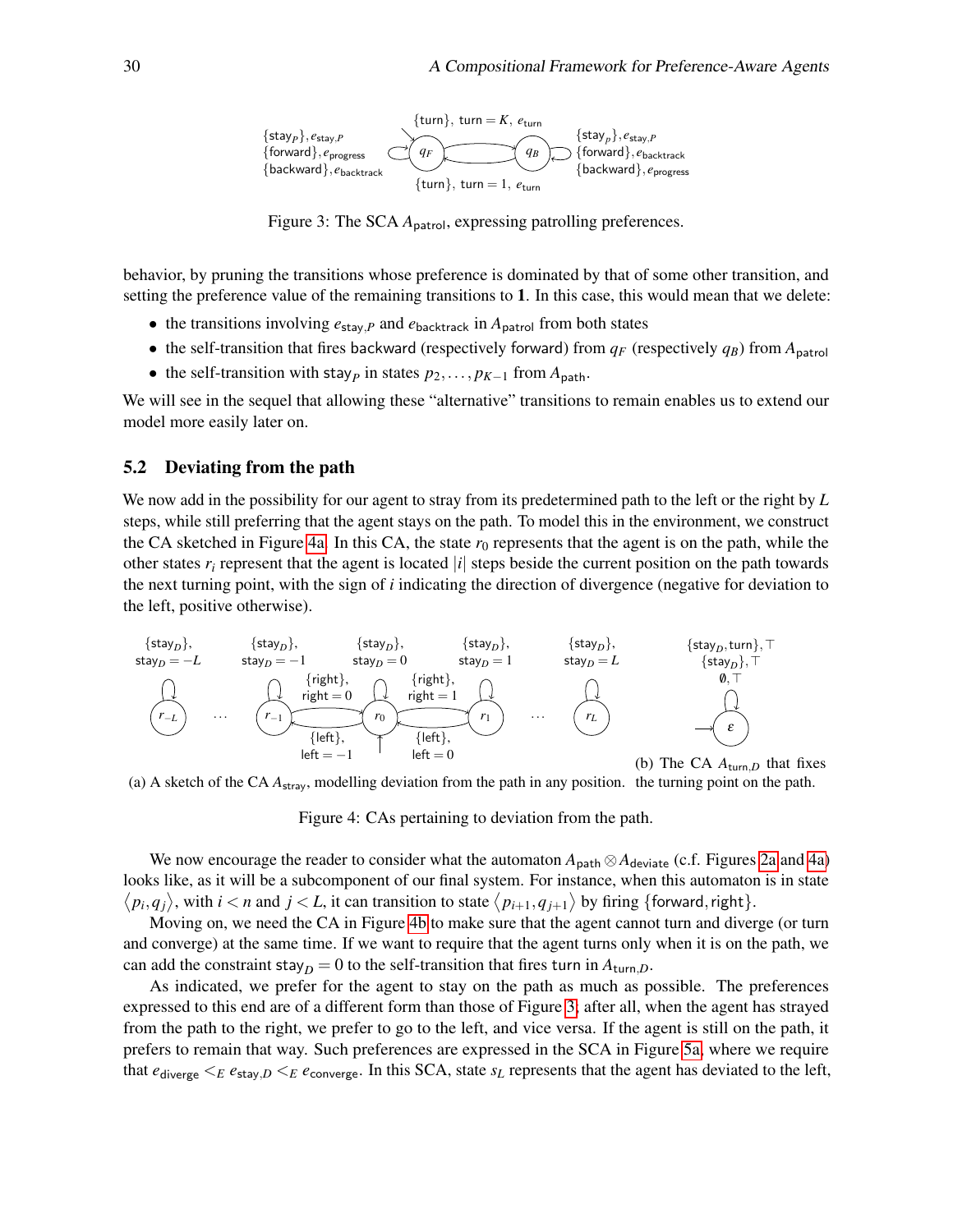while  $s_R$  models a deviation to the right. We can see that in  $s_T$  (where the agent is on the path), the most preferred transition is the self-transition firing  $e_{\text{stay},D}$ .

<span id="page-10-0"></span>

(a) The SCA *A*center, expressing the preference of the agent to stay on the path. keep moving.

Figure 5: SCAs pertaining to movement preferences.

To encode the preference that the agent should not stay in the exact same state in both *A*stray and *A*<sub>path</sub> (i.e., it is better to diverge than not to move at all), we compose  $A_{\text{center}}$  with the SCA depicted in Figure [5b.](#page-10-0) This SCA expresses its preferences over the same semiring *E* as *A*center, and we postulate that  $e_{\text{stay},D} \otimes e_{\text{stay},D} \leq_{E} e_{\text{diverge}}$ . Informally, this SCA penalizes firing port stay<sub>*D*</sub> in concert with port stay<sub>*P*</sub> by the additional "cost"  $e_{\text{stay},D}$  and leaves all other preferences intact.

By expressing this preference in a separate SCA we achieve a (desirable) separation of the concern "the agent should stay on the path" from "the agent should keep moving". More importantly, however, by creating a separate SCA for the latter concern we also save ourselves the error-prone effort of manually working out the possible combinations of firing right with or without firing stay<sub>D</sub> concurrently.

The component that describes deviation from the path is now given by

$$
A_{\rm deviate}=A_{\rm stray}\mathop{\otimes} A_{\rm turn, D}\mathop{\otimes} A_{\rm center}\mathop{\otimes} A_{\rm drive}
$$

Now, to compose  $A_{\text{move}}$  with  $A_{\text{deviate}}$ , we have several options. First of all, if they share their underlying semiring, we can simply calculate their product composition  $A_{\text{move}} \otimes A_{\text{deviate}}$ . There is, however, an objection to using the product composition operator in this particular case. Unless we tune our preferences carefully, we may find that  $e_{\text{progress}} \otimes e_{\text{stay},D} \leq e_{\text{stay},P} \otimes e_{\text{converge}}$ . If our primary concern is for the agent to patrol, then such a preference may be undesirable, for it will cause the agent to choose returning to the path over continuing its patrol beside the path.

Since patrolling and staying on the path are separate concerns, one may propose to use the join composition on these components, i.e.,  $A_{move} \odot A_{deviate}$ . However, this causes  $\langle e_{progress}, e_{stay,D} \rangle$  and  $\langle e_{\text{stay},P}, e_{\text{converge}} \rangle$  be unordered, meaning that in a state where both transitions are available, neither would be preferred over the other. Indeed, the only method to enforce the importance of one concern over the other is to use the lexicographic join operator and calculate  $A_{\text{move}} \triangleright A_{\text{deviate}}$ .

To illustrate the resulting automaton, we consider the following transitions:

$$
\langle p_1, q_F, r_{-1}, s_L \rangle \xrightarrow{\text{forward, right}, \text{right} = 0 \land \text{forward} = 2} \langle p_2, q_F, r_0, s_T \rangle \tag{1}
$$

$$
\langle p_1, q_F, r_{-1}, s_L \rangle \xrightarrow{\{\text{forward, stay}_D\}, \text{stay}_D = -1 \land \text{forward} = 2} \langle p_2, q_F, r_{-1}, s_L \rangle \tag{2}
$$

<span id="page-10-4"></span><span id="page-10-3"></span><span id="page-10-2"></span><span id="page-10-1"></span>
$$
\langle p_n, q_B, r_0, s_T \rangle \xrightarrow{\{\text{stay}_P, \text{ right}\}, \text{stay}_P = L \land \text{ left}=1} \langle p_n, q_B, r_1, s_R \rangle \tag{3}
$$

$$
\langle p_n, q_B, r_0, s_T \rangle \xrightarrow{\{\text{stay}_p, \text{stay}_D\}, \text{stay}_P = L \land \text{stay}_D = 0} \langle p_n, q_B, r_0, s_T \rangle \tag{4}
$$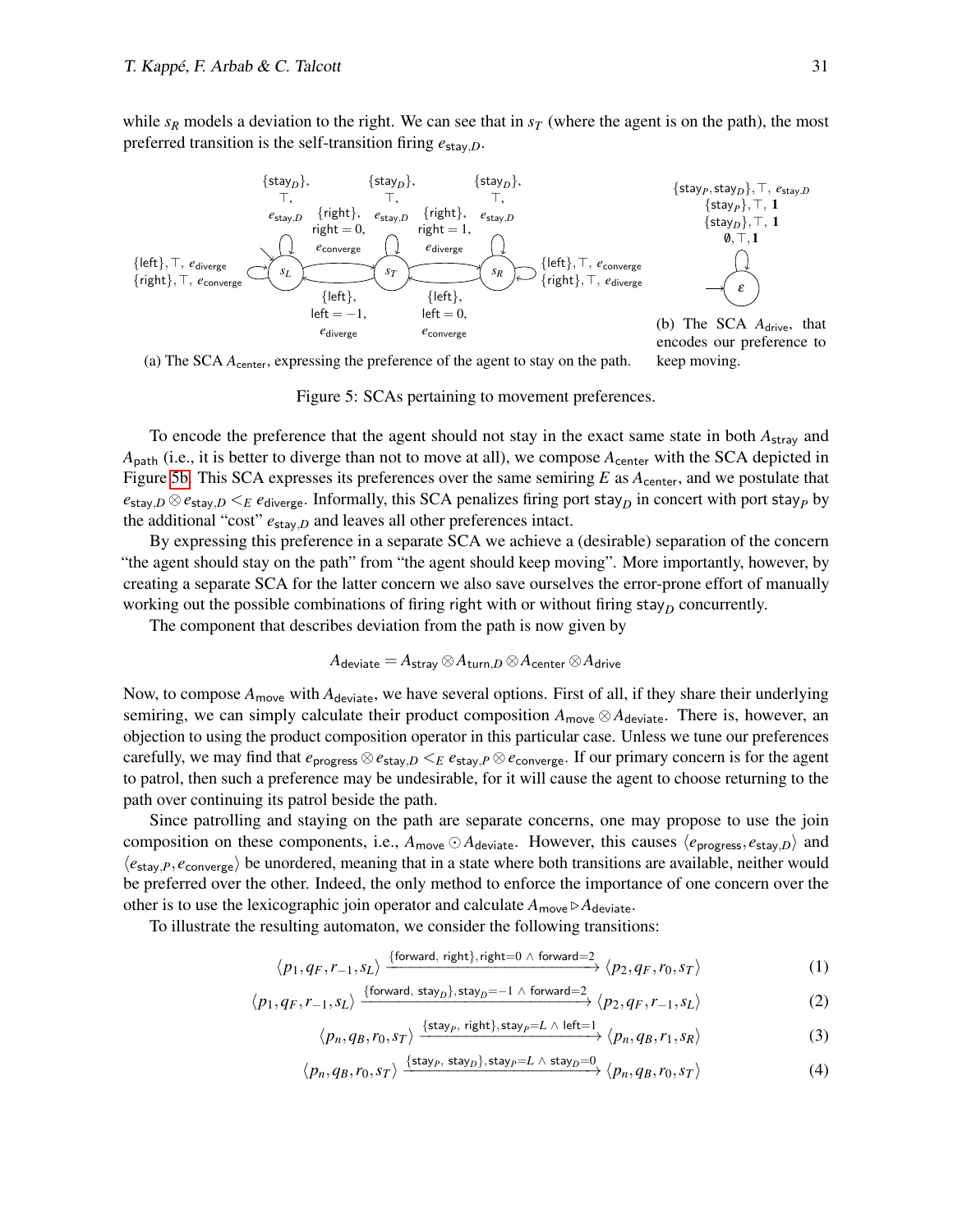We can see that transition [\(2\)](#page-10-1) is preferred over transition [\(1\)](#page-10-2) since  $\langle e_{\text{progress}}, e_{\text{stay},D} \rangle$  is a value preferred over  $\langle e_{\text{progress}}, e_{\text{converge}}\rangle$ . This means that our agent would rather move forward and converge at the same time than just move forward. Also, transition [\(3\)](#page-10-3) is preferred over transition [\(4\)](#page-10-4) for  $\langle e_{\text{stay},P}, e_{\text{stay},D} \otimes e_{\text{stay},D} \rangle \langle E|$  $\langle e_{\text{stay},P}, e_{\text{diverge}}\rangle$ ; we can take this to mean that, if the agent cannot progress, it prefers to deviate from its path (and possibly find a path forward) over staying in the same location.

As a final observation in this section, we note that because  $A<sub>drive</sub>$  is in the second component of the lexicographical composition, the agent is still allowed to turn while stationary at the endpoints of the path.

#### 5.3 Energy usage

We now consider that the agent may be supplied with a finite amount of energy units *M*, in what we will for the purpose of this discussion refer to as a battery. The agent can also recharge at a designated position in the environment, but has to remain stationary to do so. To model the amount of energy left, we use the CA depicted in Figure [6a.](#page-11-0) The ports charge and discharge allow manipulation of the energy state and present the new energy level as their values. To attach an energy cost to actions from the model, we need to connect this CA to other ports; the CA that takes care of this is found in Figure [6b.](#page-11-0) For the sake of simplicity, we assume a unit energy cost for all actions that require energy.

<span id="page-11-0"></span>



Figure 6: CAs pertaining to the battery level.

We assume that the charging station is located at  $c<sub>y</sub>$  unit steps to the right of path position  $c<sub>x</sub>$ . To model this placement, we use a CA similar to the one from Figure [2b,](#page-8-2) found in Figure [7a.](#page-11-1) In order to act on the change in energy conveniently, we use the CA in Figure [7b,](#page-11-1) which fires the port energy whenever a port of *A*battery fires, and provides the energy level at that port.

At this point, we can incorporate the CAs described in this section into the description of the full system. By doing so, we would obtain a system that keeps track of its battery level. If the battery is empty (state  $t_1$  of  $A_{\text{battery}}$ ), no further energy-consuming moves are possible (for lack of a transition that fires discharge). However, in the absence of a mechanism that "plans" the moves of the agent, such a system

<span id="page-11-1"></span>

(a) The CA  $A_{\text{charge}}$ , modelling the charging station.

(b) The CA *A*energy, which provides the energy level.

Figure 7: More energy-related CAs.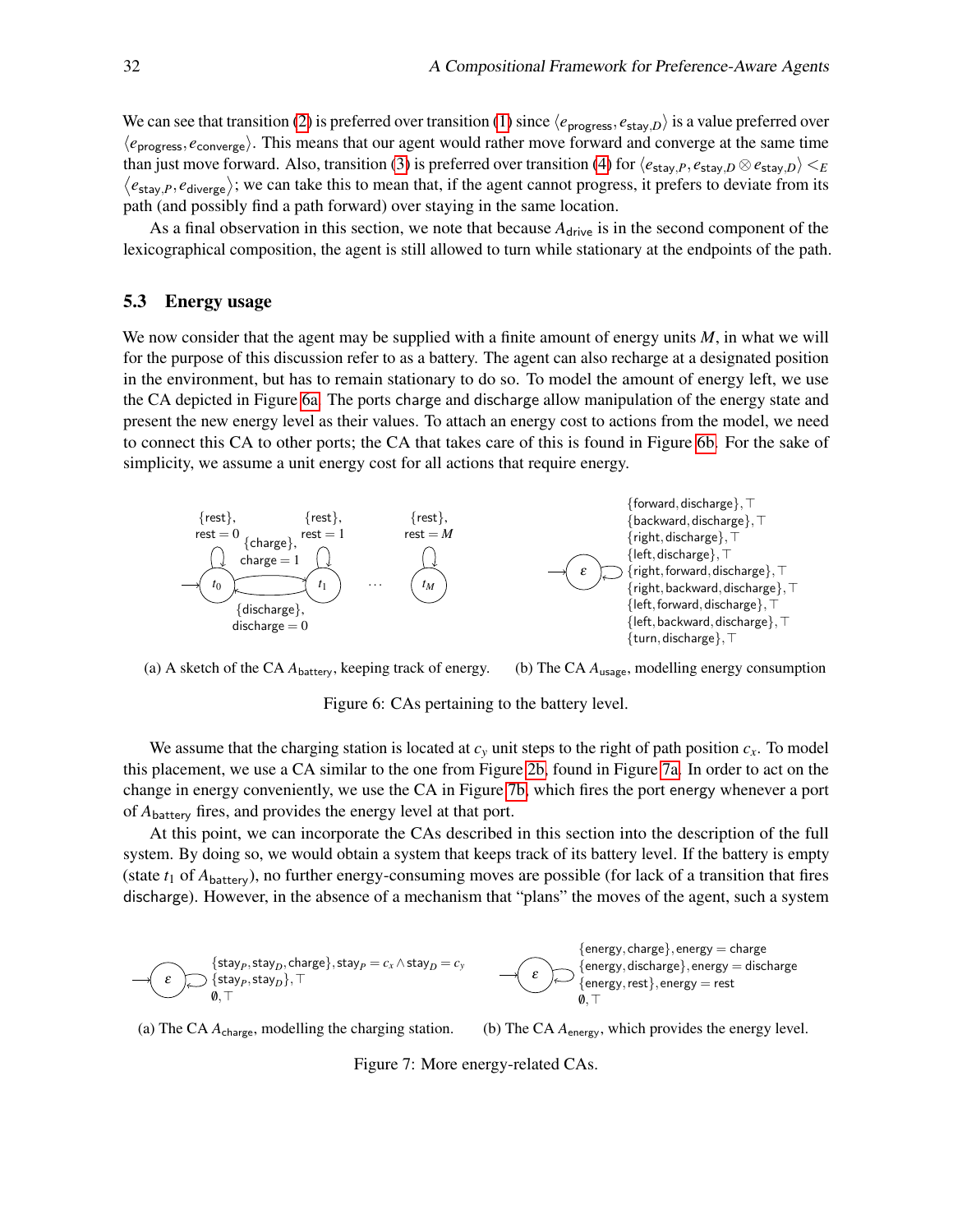would most likely become stuck after it has depleted its energy. The reason for this is that there is no preference expressing that the agent likes to recharge when its energy level drops below a certain level  $\ell$ .

To accommodate for this, we first need to design a different regime of preferences in which the agent prefers to move towards the charging station. This can be done using a pair of SCAs, both similar to *A*center (refer to Figure [5a\)](#page-10-0), one to express preferences about movement along the path and another to express preferences about movement deviating from the path. For the sake of brevity, we assume the construction of this SCA to be obvious and refer to it as *A*return. We can now calculate the join composition

$$
A_{\text{position}} = (A_{\text{return}} \otimes A_{\text{battery}} \otimes A_{\text{usage}} \otimes A_{\text{charge}} \otimes A_{\text{energy}}) \odot (A_{\text{move}} \triangleright A_{\text{deviate}})
$$

to obtain an automaton that expresses preferences on both the regular movement and the movement toward the charging station. Finally, we must express that the preference originating from *A*return should be considered whenever the target state of the transition within  $A_{\text{battery}}$  is  $t_i$  with  $i < \ell$ , while the preference from  $A_{move} \triangleright A_{deviate}$  takes precedence in all other cases. Let  $E_{return} \odot E_{patch}$  be the underlying semiring of  $A_{\text{position}}$ , and let *h* be the injection from  $E_{\text{return}} \odot E_{\text{patrol}}$  into  $E_{\text{return}} \times E_{\text{patrol}}$ . Then the SCA  $A_{\text{select}}$  in Figure [8,](#page-12-0) with  $E_{\text{return}} \times E_{\text{patch}}$  as the underlying semiring, selects a preference between the two under product composition with  $h(A_{\text{position}})$ , i.e.,  $A_{\text{agent}} = A_{\text{select}} \otimes h(A_{\text{position}})$ .

$$
\begin{matrix}\text{ \{energy\}}, \text{energy} \geq \ell, \big\langle \mathbf{0}_{E_{\text{return}}}, \mathbf{1}_{E_{\text{patch}}} \big\rangle \\ \text{ \{energy\}}, \text{energy} < \ell, \big\langle \mathbf{1}_{E_{\text{return}}}, \mathbf{0}_{E_{\text{patch}}} \big\rangle \\ \text{ \quad \ \ 0}, \top, \mathbf{1}_{E_{\text{select}}} \end{matrix}
$$

<span id="page-12-0"></span>Figure 8: The SCA  $A_{select}$ , selecting between the preference regimes based on the current energy level.

By composing the preference value in the first position with  $\mathbf{0}_{E_{return}}$  and the one in the second position with  $E_{\text{patch}}$  when energy  $\geq \ell$ ,  $A_{\text{select}}$  essentially silences the preferences expressed by  $A_{\text{return}}$ . As a consequence, the only preferences that matter when energy  $\geq \ell$  are those expressed by  $A_{\text{move}} \triangleright A_{\text{deviate}}$ .

#### 5.4 Discussion

Needless to say, the final automaton can become rather large. To be precise, the automaton  $A<sub>agent</sub>$ has  $54K(2L+1)(M+1)$  states. However, in spite of syntactically available transitions, the pertinent constraints imply that not all of those states are actually reachable; for instance, positions that cannot be reached using the amount of energy *M* available to the agent do not appear in the reachable state space. A sketch of the state space for small parameters appears in the technical report [\[11\]](#page-14-11). In this sketch, we can see that even for these small parameters the size of the state space can become quite large, with a dense transition structure. This further drives home our point that the addition of preferences is only useful when we consider preferences as first-class citizens of a compositional framework; adding preference after the fact (i.e., to the composed state space) is simply not feasible.

The vastness of this state space also indicates the difficulty of the task that an engineer faces to produce a monolithic specification of the behavior of such a system, in terms of an automaton, an LTS, a set of constraints, logic, or any other formalism. Our compositional framework based on SCAs supports separate specification of multitudes of components, agents, aspects, features, and modules that comprise such a system — a much more manageable task. The specification of the whole system can subsequently be constructed using the composition operators in our framework to combine those smaller specifications. Of course, for this approach to work, one needs a verification method that is compatible with the composition operators.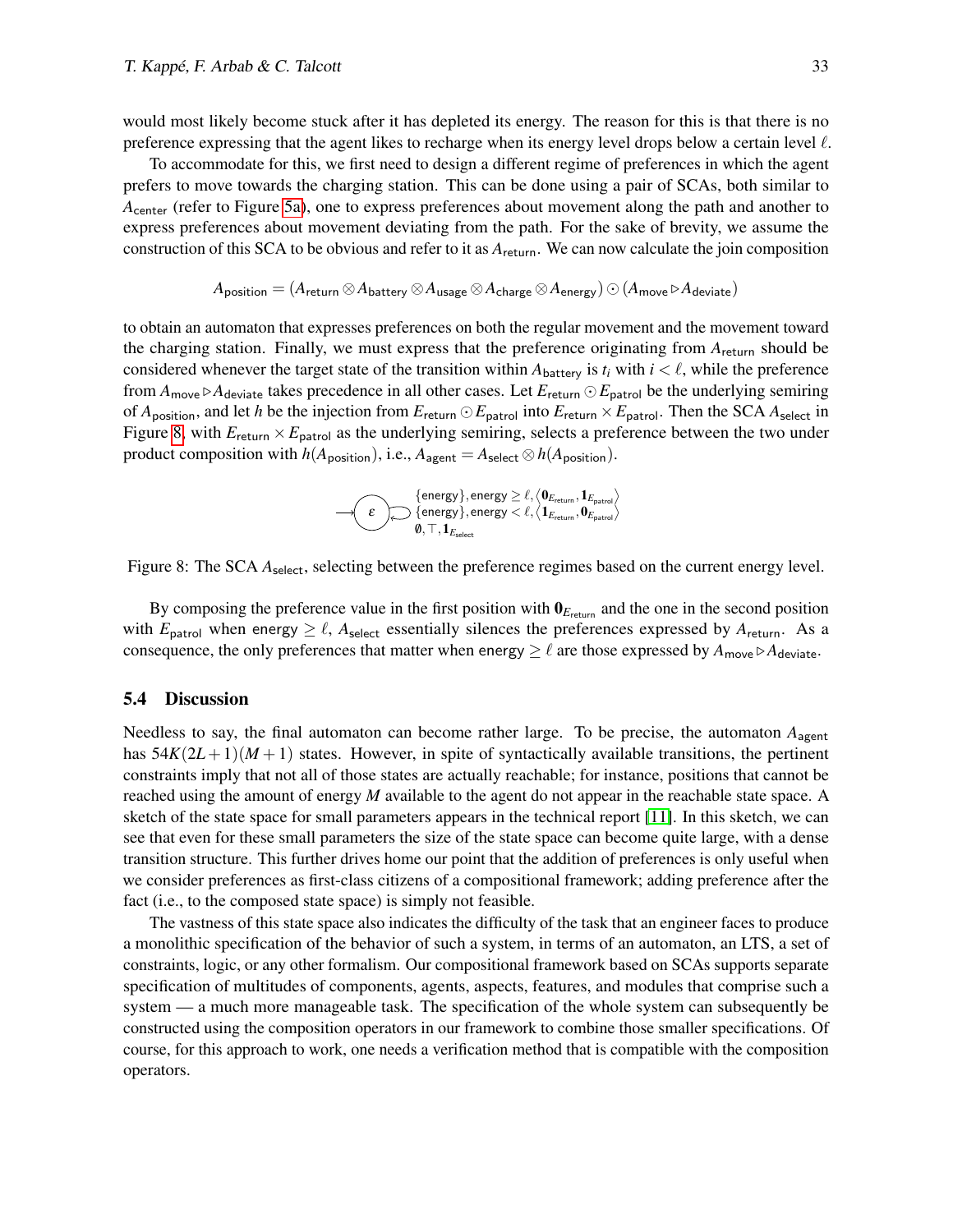# <span id="page-13-0"></span>6 Conclusion

In this paper, we argued that components with preference values associated with their actions generally aid in making a system robust, by providing alternatives when the most preferred option is not available. This property extends to composition, in the sense that such preference-aware components are capable of falling back to lower-preference actions when the composed preference dominates that of actions otherwise preferred by the component. We considered an existing formalism for preference-aware components, namely Soft Constraint Automata, and proposed a number of operators that can be used to compose such preference-aware components; each of these has its use depending on the agent being described.

By means of an example, we then illustrated the utility of SCAs and their different composition operators to design a reasonably robust autonomous agent. Most importantly, in this example we demonstrated that the use of SCAs can promote separation of concerns and extensibility. In the process, we highlighted some techniques using the composition operators, arguing in favor of their generality.

# <span id="page-13-1"></span>7 Further work

For our framework to have any practical value, we of course need to be able to simulate the behavior of SCAs. This is slightly more complicated than simulating CAs, because instead of CSPs we now need to solve SCSPs to discover which transitions are available. Luckily, a number of SCSP-solving algorithms exist [\[5\]](#page-14-8). We have developed a tentative implementation of the ideas expressed in this paper, inspired in part by the SCSP-solving approach in [\[14\]](#page-14-14), using Gecode<sup>[4](#page-13-2)</sup> as a CSP-solver. We plan to continue work on this implementation, as a tool to explore and demonstrate the specification capabilities of SCAs. In particular, our tool can still be extended to include the techniques from [\[10\]](#page-14-13), which enable state-by-state evaluation of composition operators, saving computation of the unreachable state space.

We limited the example in Section [5](#page-8-0) to a single-agent system. Nevertheless, it seems intuitively clear that the same formalism can be used to describe multi-agent systems. We also suspect that in the context of multi-agent systems, coordination between all agents for every transition (to find out the most-preferred transition) is not always necessary or even possible. For instance, when the inter-agent distance is large, it may occur that transitions available to agents are never mutually exclusive and a local calculation of a most-preferred transition would suffice. Because these situations need not persist throughout the operation, it seems that some sort of mechanism to distinguish between these situations is necessary, like the minimum contact distance in [\[15\]](#page-14-2).

While this work concentrates on a method to specify Cyber-Physical Systems, our framework as of yet lacks a method allowing users to verify and reason about properties of the system. To obtain such a method, one can look into existing verification techniques for CAs [\[2\]](#page-14-1). Since SCAs constitute a generalization of CAs, we expect that model checking SCAs is at least as hard as model checking CAs. A method based on rewriting logic may also be feasible, especially because it has already been shown that solving SCSPs using rewriting logic is possible [\[16\]](#page-14-15).

In this work, we restricted ourselves to agents that make single-step decisions about their movements. As a consequence, the agents modeled are unable to handle situations in which a transition with very low preference must be taken in order for a subsequent transition with a very high preference to become available. Further work may look into accommodating a method capable of planning a multi-step path, perhaps by means of simulation as proposed by Belzner et al. in [\[4\]](#page-14-16).

<span id="page-13-2"></span><sup>4</sup>See <http://www.gecode.org>